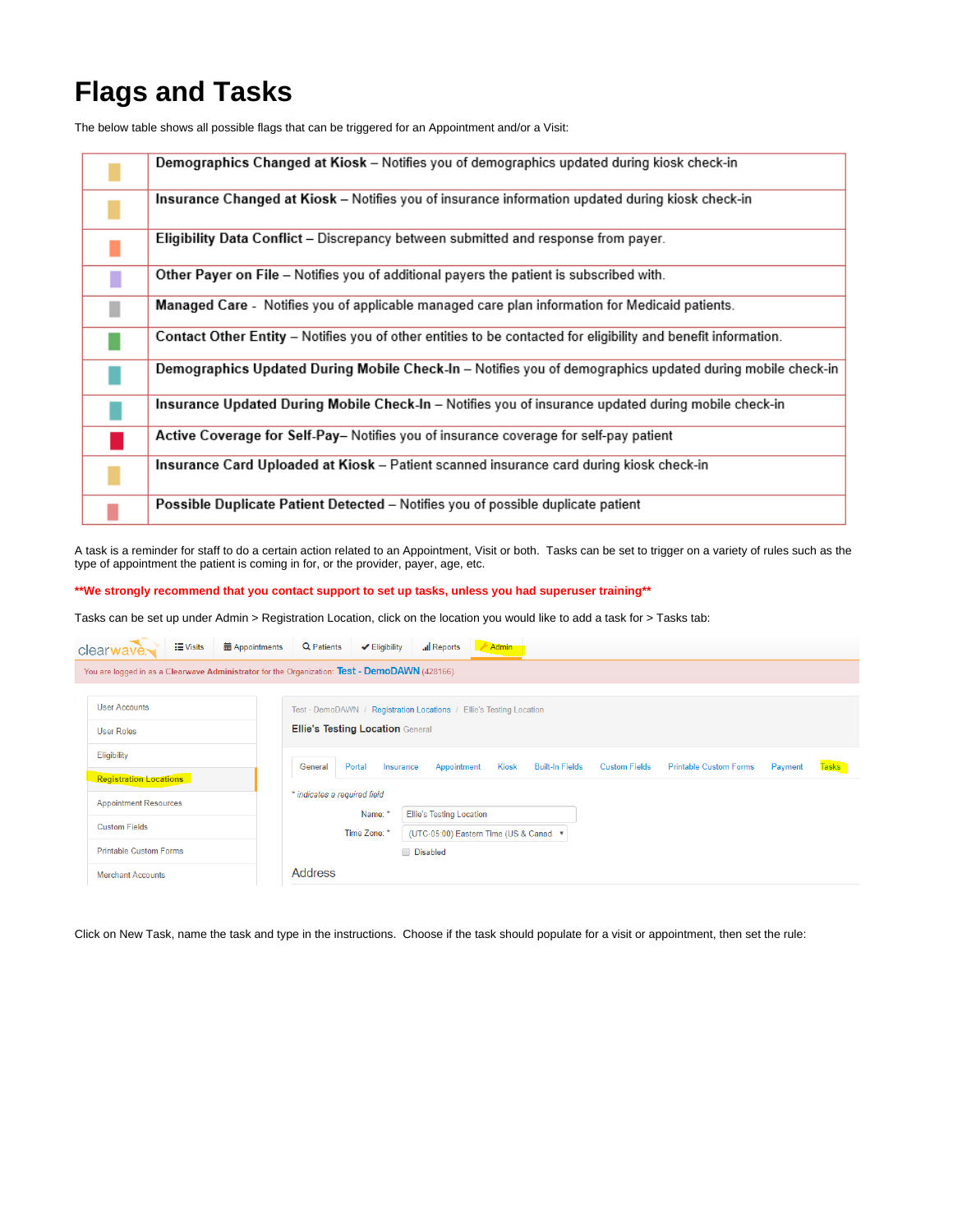| General                          | Portal<br>Insurance                                                                                            | Appointment   | Kiosk       | <b>Built-In Fields</b>                                                        | <b>Custom Fields</b>                                                                             | <b>Printable Custom Forms</b>                                                                                                    | Payment    | <b>Tasks</b> |
|----------------------------------|----------------------------------------------------------------------------------------------------------------|---------------|-------------|-------------------------------------------------------------------------------|--------------------------------------------------------------------------------------------------|----------------------------------------------------------------------------------------------------------------------------------|------------|--------------|
| <b>New Task</b>                  |                                                                                                                |               |             |                                                                               |                                                                                                  |                                                                                                                                  |            |              |
| <b>Task Information</b>          |                                                                                                                |               |             |                                                                               |                                                                                                  |                                                                                                                                  |            |              |
| <b>Name</b>                      |                                                                                                                |               |             |                                                                               |                                                                                                  |                                                                                                                                  |            |              |
| Patient Did Not Sign Consent     |                                                                                                                |               |             |                                                                               |                                                                                                  |                                                                                                                                  |            |              |
|                                  | Required: Name describing the task to handle.                                                                  |               |             |                                                                               |                                                                                                  |                                                                                                                                  |            |              |
| <b>Instructions</b>              |                                                                                                                |               |             |                                                                               |                                                                                                  |                                                                                                                                  |            |              |
| their signature on a paper copy. | The patient declined the consent at the kiosk.<br>Please call the patient up to the front and get              |               |             |                                                                               |                                                                                                  |                                                                                                                                  |            |              |
| <b>Task Enabled For Visits</b>   | Optional: Instructions presented to the user when handling the task.<br><b>Z</b> Task Enabled For Appointments |               |             |                                                                               |                                                                                                  |                                                                                                                                  |            |              |
| Expires after $ 0$               |                                                                                                                |               |             |                                                                               | days - after being dismissed, task will not show up for patient's visits/appointments for X days |                                                                                                                                  |            |              |
| <b>Task Rules</b>                |                                                                                                                |               |             |                                                                               |                                                                                                  |                                                                                                                                  |            |              |
|                                  | Rules and Conditions for when the Task is added to a Visit or Appointment.                                     |               |             |                                                                               |                                                                                                  |                                                                                                                                  |            |              |
| and                              |                                                                                                                |               |             | Only if the patient did not "accept" the following consent field (ID) : 1234. |                                                                                                  |                                                                                                                                  |            |              |
| <b>Add Rule</b>                  |                                                                                                                |               |             |                                                                               |                                                                                                  |                                                                                                                                  |            |              |
| Scheduled <sup>(1)</sup>         | Failed <sup>0</sup>                                                                                            |               |             |                                                                               |                                                                                                  | The next check-in that meets all the requirements for the task will populate as an alert on the dashboard unde the Tasks column: |            |              |
|                                  |                                                                                                                |               |             |                                                                               |                                                                                                  |                                                                                                                                  |            |              |
|                                  |                                                                                                                | <b>CHK-IN</b> | <b>APPT</b> | <b>TRACKING</b>                                                               | <b>TASKS</b>                                                                                     | PRI                                                                                                                              | <b>SEC</b> |              |

Staff can address the task by clicking directly on the icon. It will open a new window, the directions on how to address the task will appear if the title of the task is clicked. Once the staff member has completed the task, they can close by clicking Close Task:

Checked In

 $\overline{\mathbf{1}}$ 

<u>i v</u>

 $\bullet$ 

09:38 AM

10:30 AM